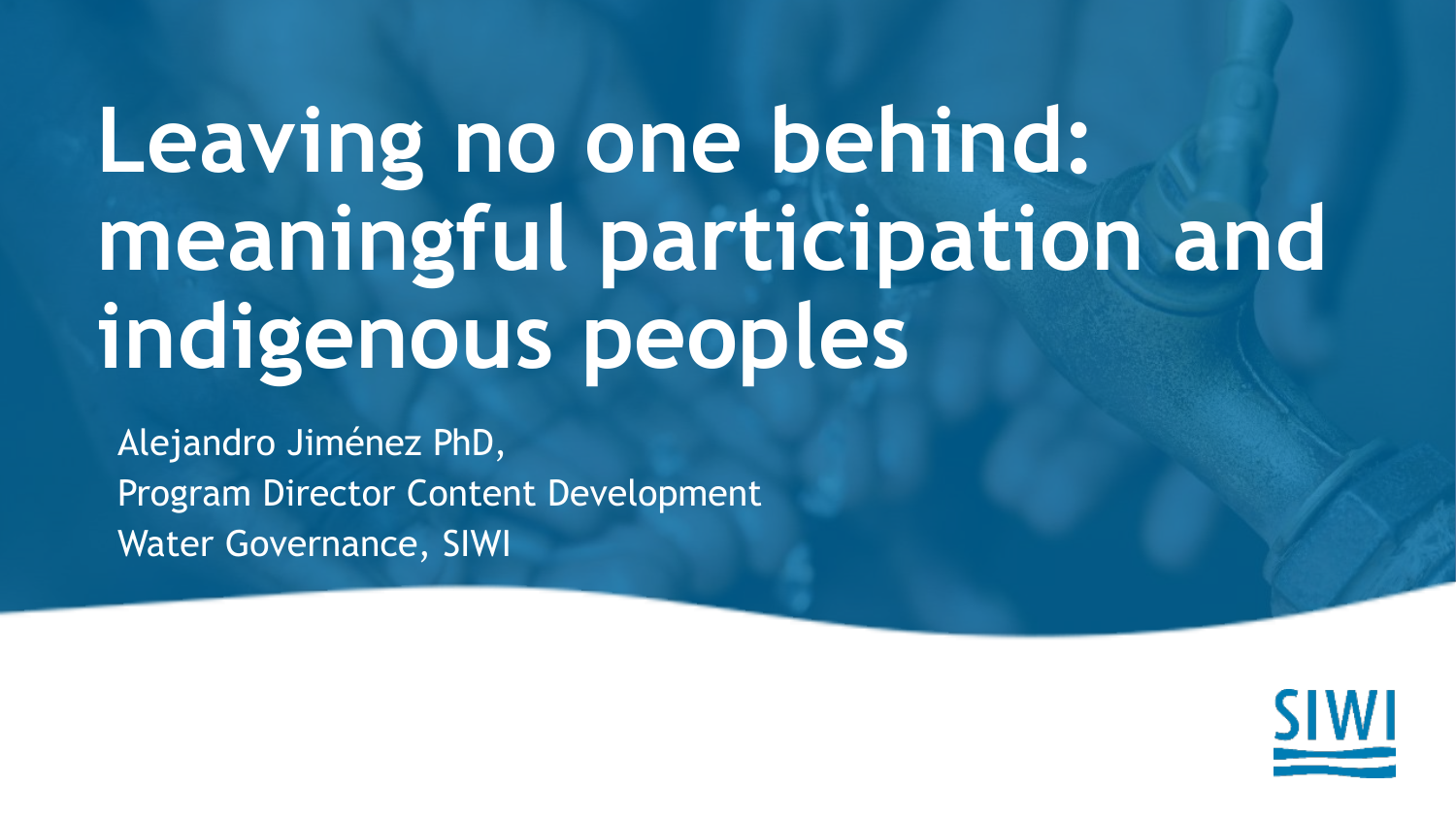## **Indigenous peoples**

- 5% of global population, but 15% of population living in poverty
- Weak participation and representation in politics and decision making
- Low economic power, and barriers to education and language use
- When data exist, access is lower to W&S services:
	- Nicaragua RAAN/RAAS 27% vs. National 75%
	- Paraguay Chaco 65% vs. 80% National
	- ByH Romaní 32% vs. National 82%
- $\rightarrow$  Lack of systematic information

"*Like with many other human rights, indigenous peoples suffer disproportionate violation of their human right to water and sanitation"*

> Catarina de Albuquerque, Special Rapporteur on the Human Right to Water, 2011

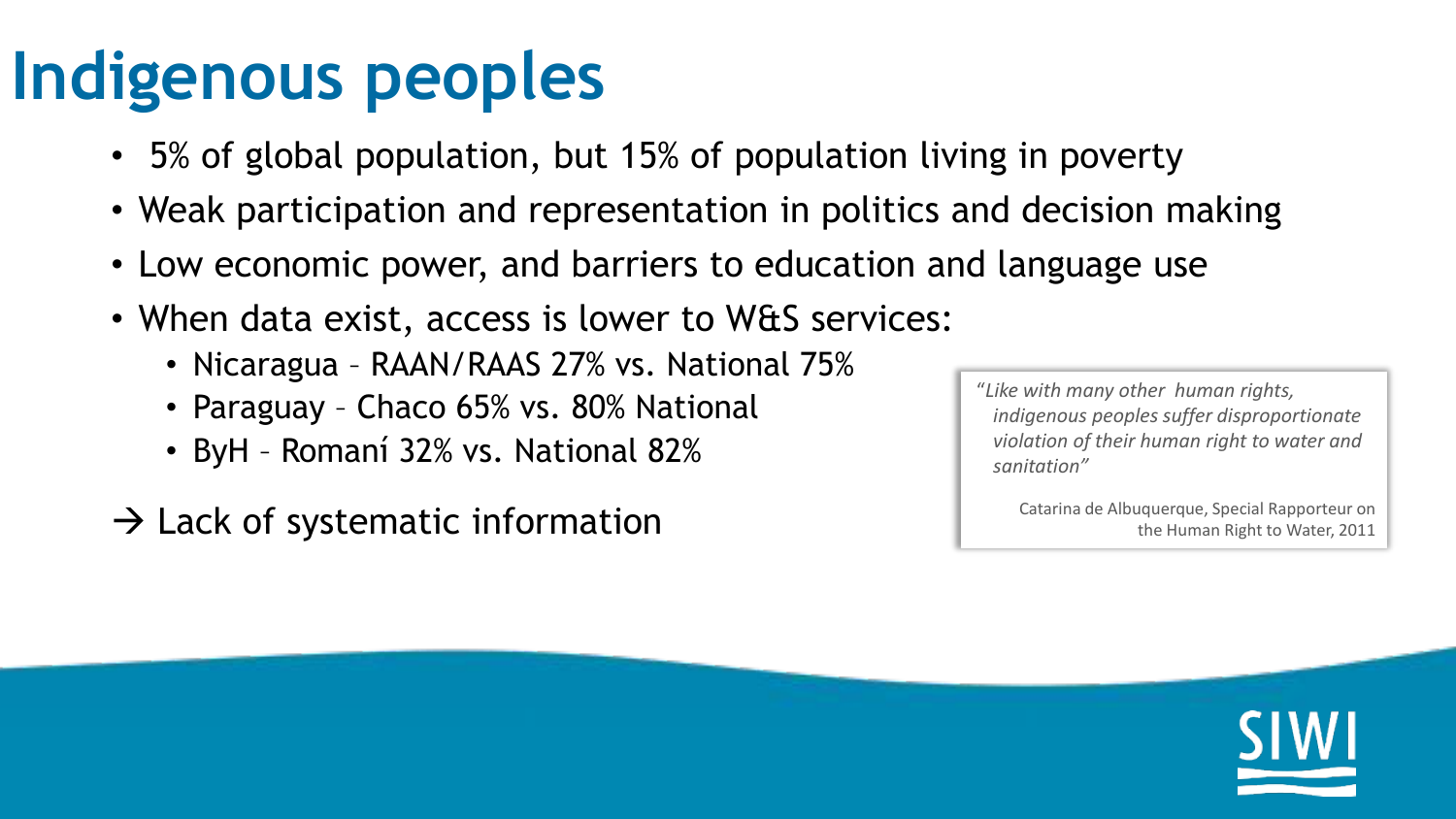### **Access Gap: example from LAC**

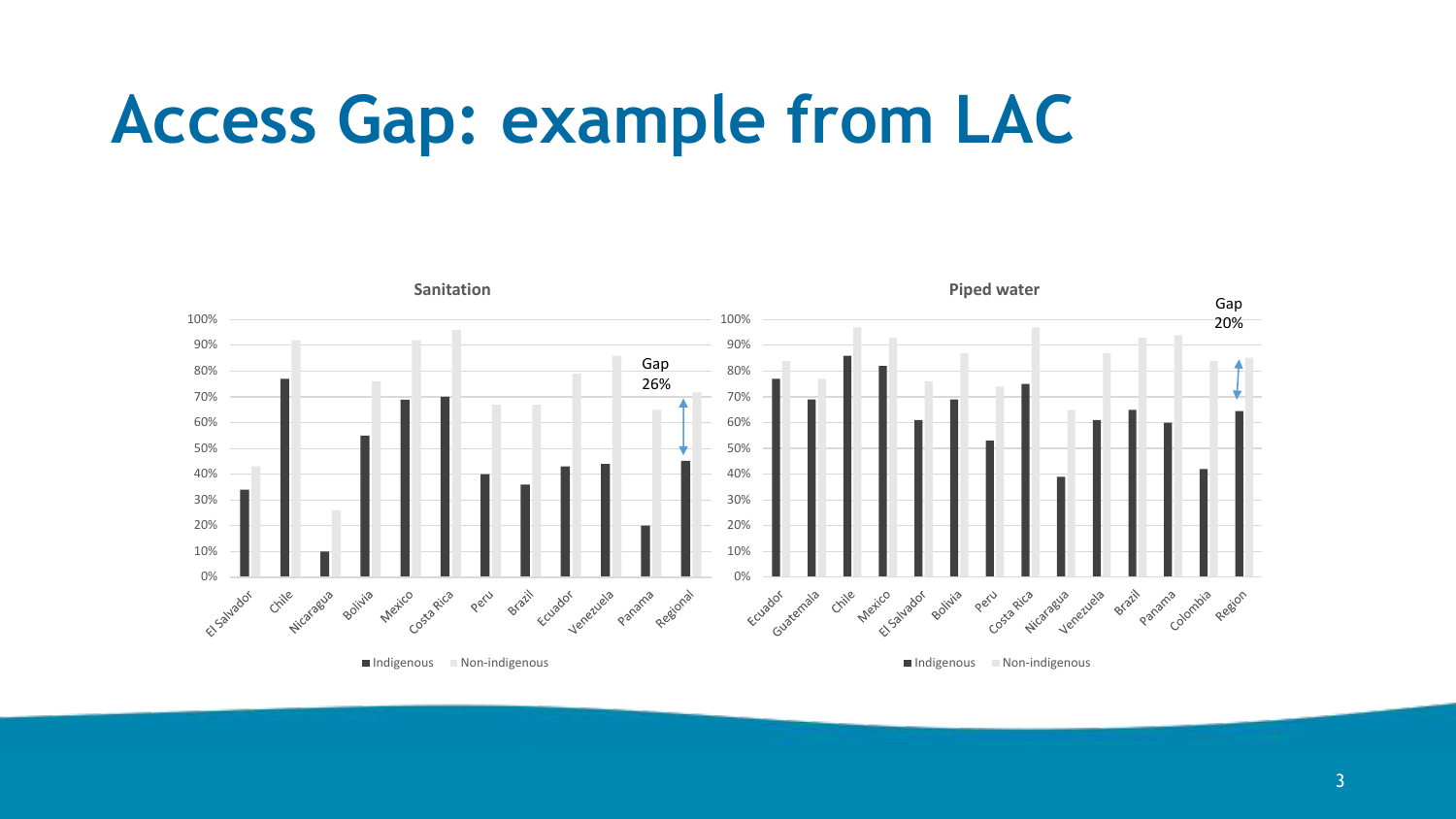## **Water and indigenous peoples**



*"Water and land are our mother, and our quality of life depends on them."* 

(Testimonial, comunidad Saklwas, Nicaragua)

- Close spiritual and cultural relationship between indigenous groups and water
- Hold extensive and detailed knowledge of ecosystems and environmental conditions
- Livelihoods depending on natural resources and ecosystems
- From remote places with high biodiversity- currently threated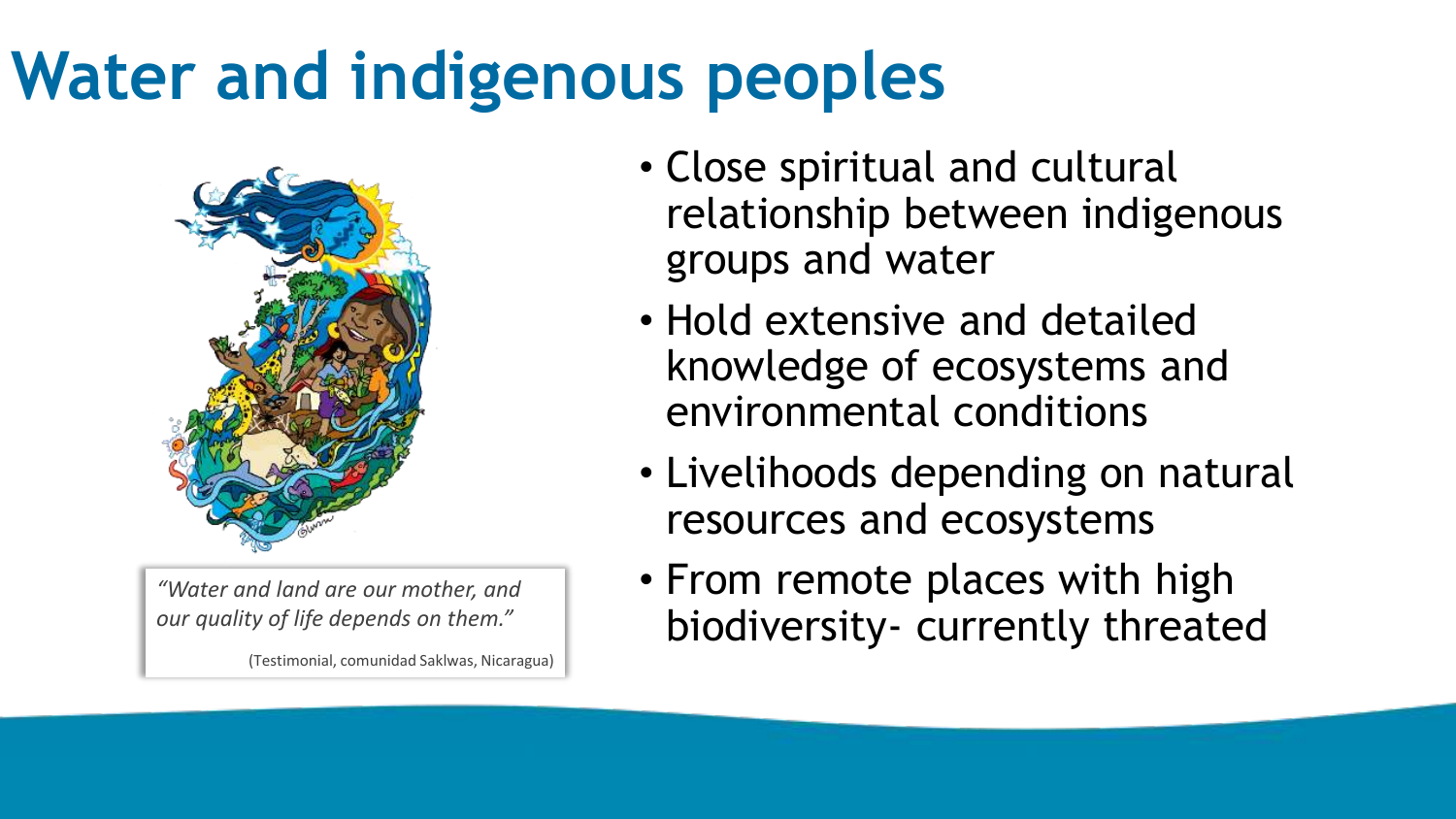## **Principles of human rights**

- States are duty bearers. People are right holders.
- Principles of:
	- Universality
	- Indivisibility
	- Non- discrimination
	- Transparency
	- Participation
	- Accountability
	- (Sustainability)

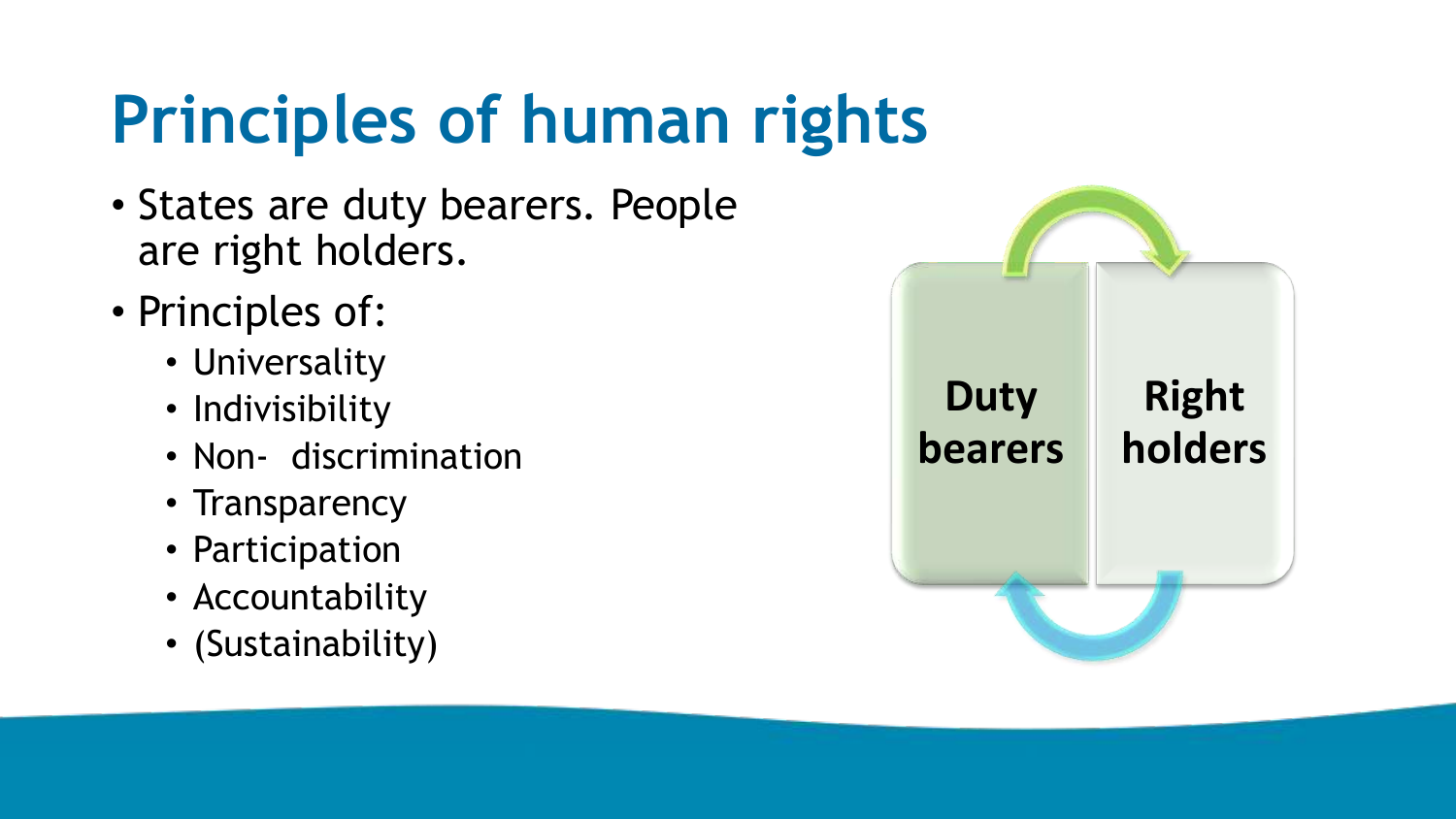## **Objectives of participation**

- Legitimacy
- Increased awareness
- Participant empowerment
- Better management and accountability
- Improved sustainability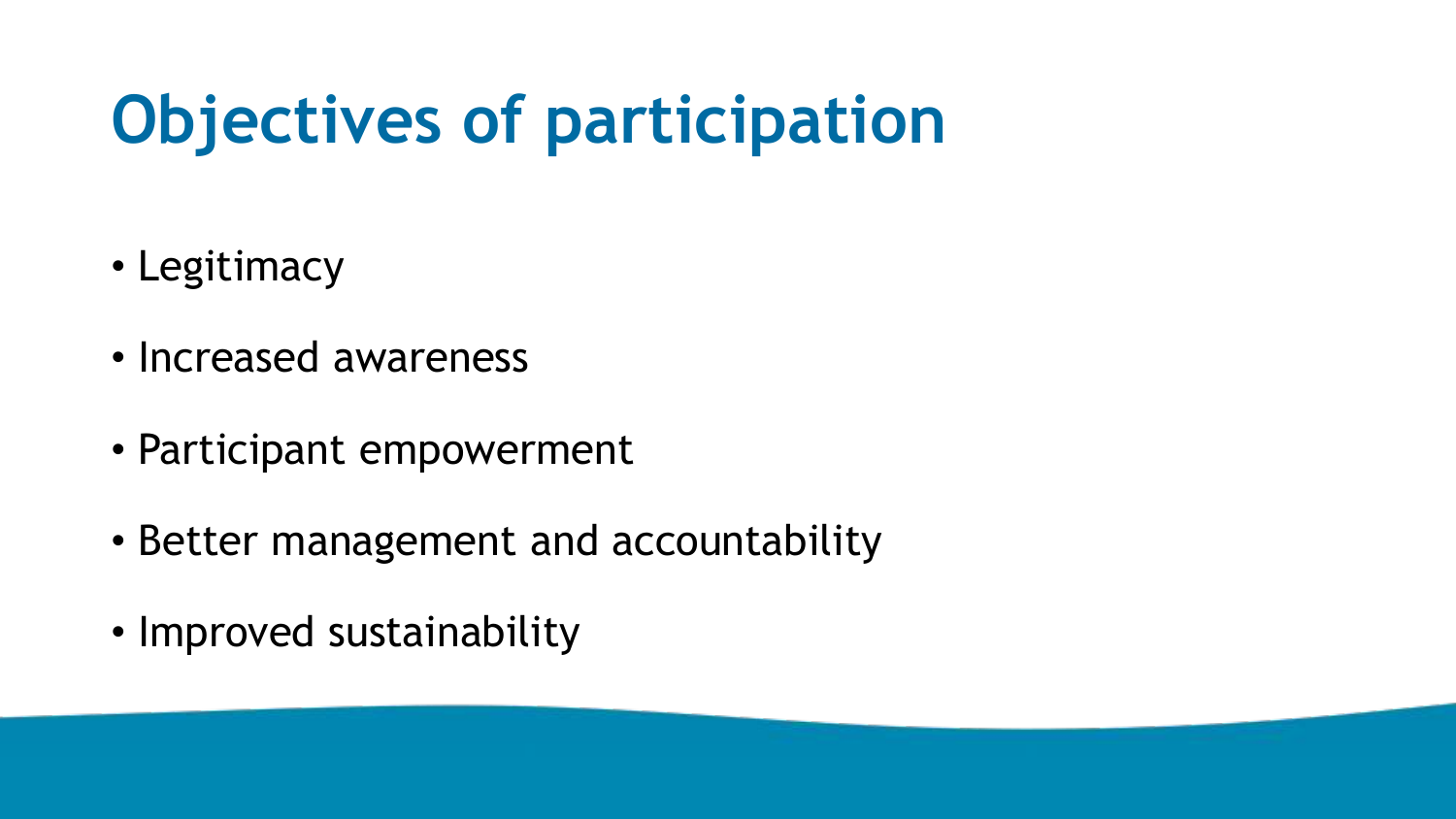

#### **Framework for participation (Jimenez et al, Water Journal, 2019)**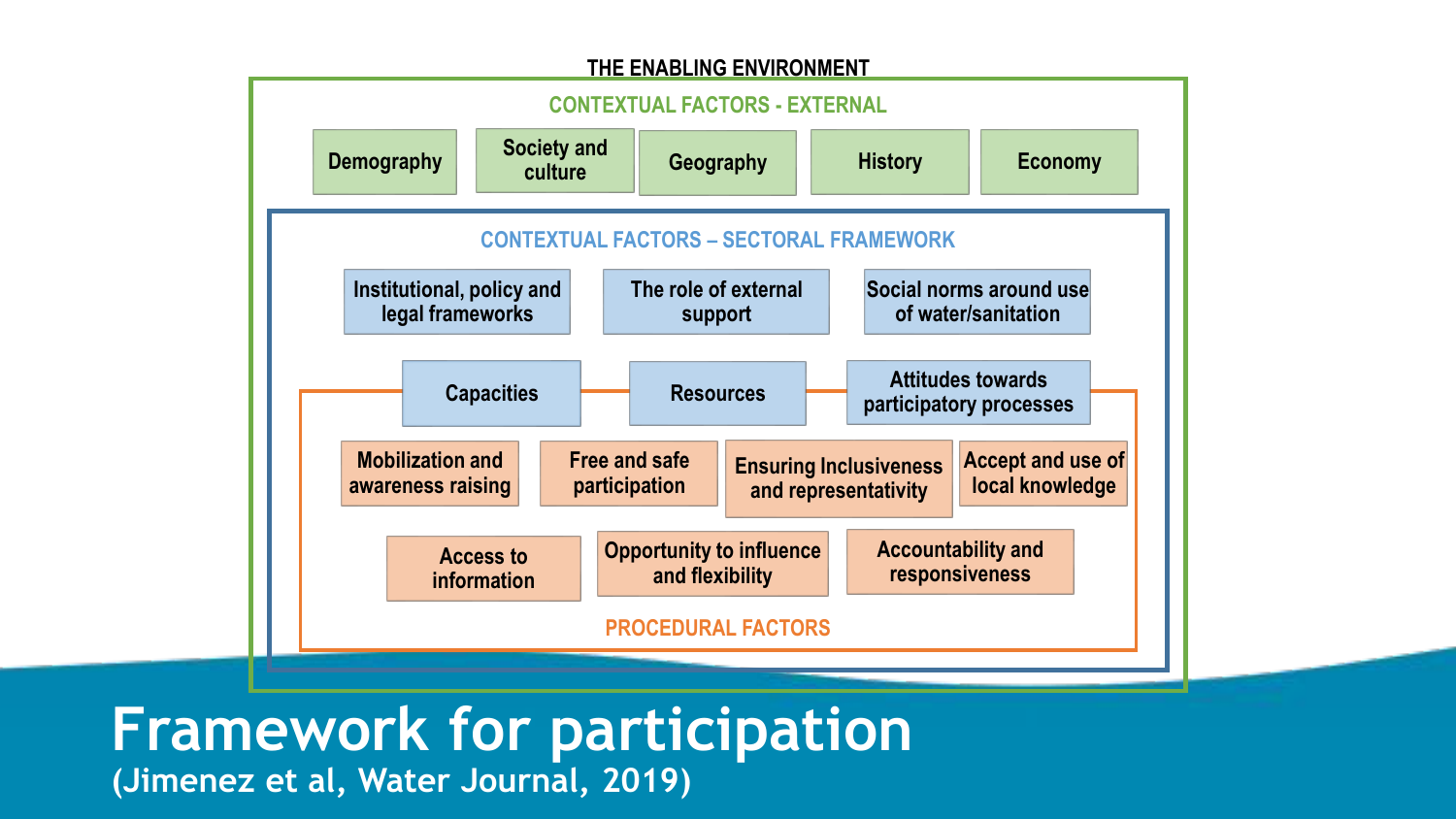### **Access to services: an intercultural approach**



#### WORKING WITH INDIGENOUS PEOPLES IN RURAL WATER **AND SANITATION**

RECOMMENDATIONS FOR AN INTERCULTURAL APPROACH





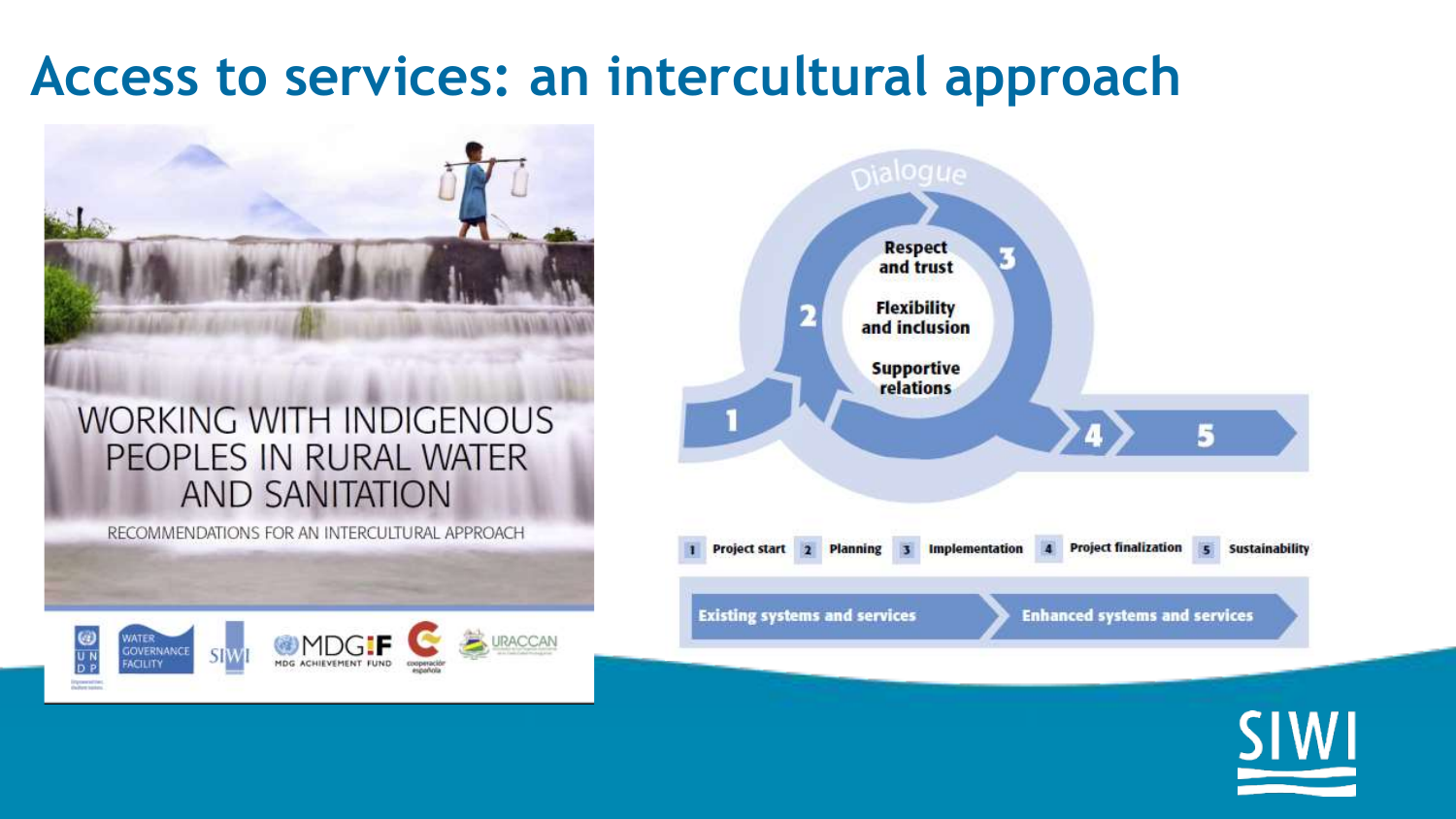### **Meaningful participation and indigenous peoples**

- Identify, recognize and involve autochthonous authorities -
- Use suitable language and type of communication (audio, visual, etc.)
- Recognize, visualize and integrate other values and worldviews
- Include local knowledge to ensure ownership of plans and designs with local climatological and ecological conditions
- Implement the Free and Informed Prior Consent (ILO 169), and the possibility of withdrawing it in case of disagreement over the execution
- Use culturally appropriate spaces for dialogues with communities and collaborate with local facilitators
- Flexibility in the design of the interventions so that the proposals of the communities can be integrated in the final design of the project.
- Create permanent mechanisms of dialogue and technical support between indigenous peoples and government authorities